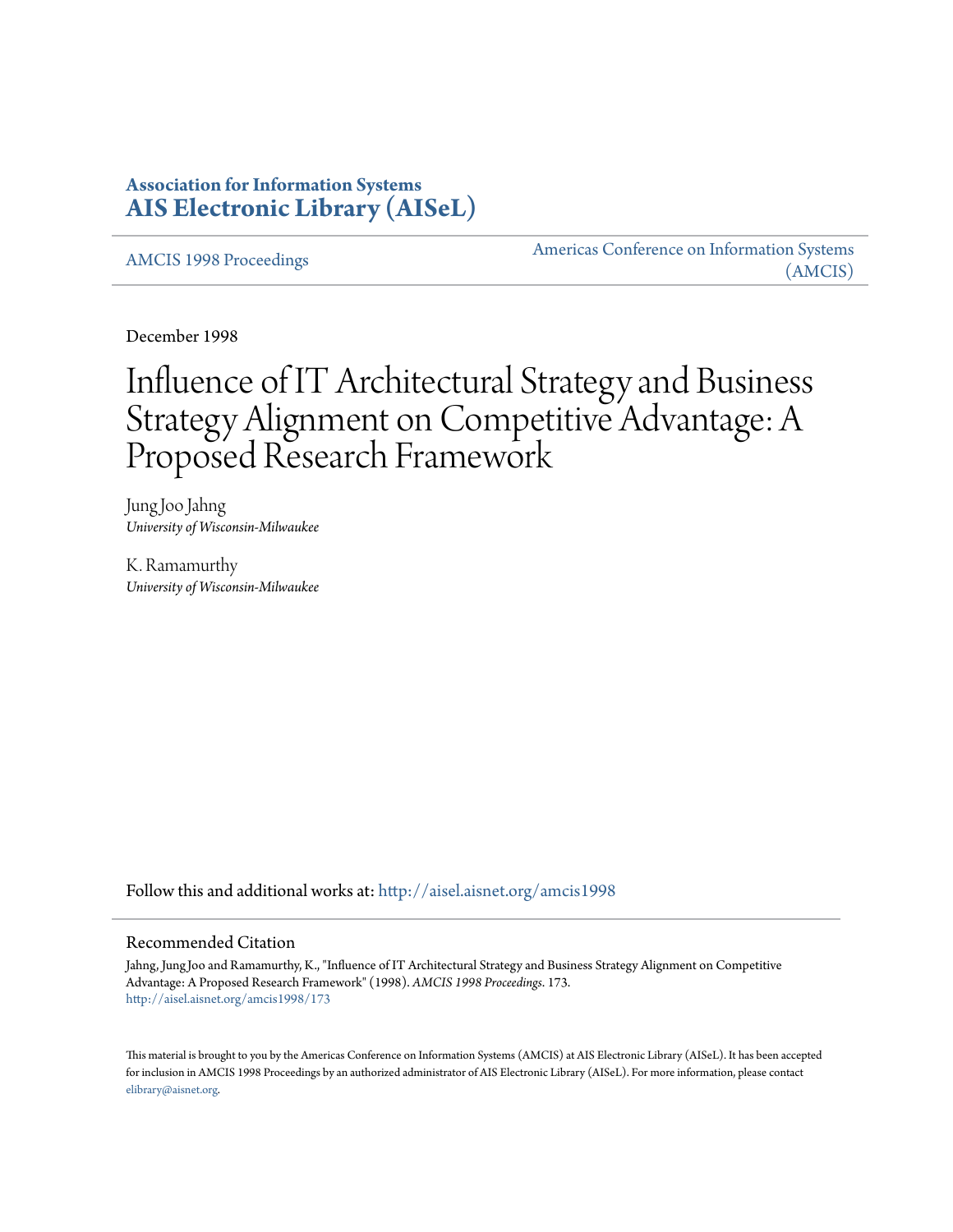# **Influence of IT Architectural Strategy and Business Strategy Alignment on Competitive Advantage: A Proposed Research Framework**

**Jungjoo Jahng K. Ramamurthy** School of Business Administration University of Wisconsin-Milwaukee

#### **Abstract**

*Information technology (IT) architecture and its links to competitive strategy is a subject of considerable interest in the literature. This study offers a comprehensive framework that integrates IT architectural strategy with business strategy in pursuit of competitive advantage (CA). This paper suggests that IT architecture should be aligned with business strategy in order to achieve CA, and that IS planning plays a critical role in facilitating this alignment.*

# **Introduction**

IS strategy and planning have received considerable attention from researchers and practitioners over the past decades due to the increasingly strategic nature of information systems [Earl 1989, Ives & Learmonth 1984, Wiseman 1985, Neuman 1994]. Generally, however, one of the key components, namely, IT architecture and its relationship to business strategy has not received much attention. While prior research has emphasized strategic alignment between information systems and organizational strategies [Tavakolian 1989, Das et al. 1991, Brown & Magill 1994], few studies have investigated how such a strategic fit is enabled, and how IS strategy varies depending on organizational strategy.

This paper presents how IT architecture strategy relates to business strategy in order to produce competitive advantage and how IS planning can help achieve the strategic fit. The results of such a study could help organizations formulate and execute IT architecture efforts, and make better decisions about the allocation of IS resources.

## **Theory and Conceptual Framework**

This study and its model are based on contingency theory. The concept of "fit " is a central part of contingency perspective in IS strategy research. A number of researchers emphasizing strategic fit assert that an organization should design its information systems to conform with its overall organizational context variables, such as organizational strategy and structure to avoid conflict [Cash et al. 1988, McFarlan & Mckenney 1982, Camillus & Lederer 1985, Tavakolian 1989, Das et al. 1991, Brown & Magill 1994, Camillus & Lederer 1985, Tavakolian 1989].

This paper attempts to explain how competitive strategy, IT architecture, IS planning, and competitive advantage are related. The figure below displays a conceptual research model linking these four key constructs.

The model suggests that achieving fit between IT architecture strategy and competitive strategy would create synergy through better coordination of different functions, leading to CA. Competitive strategy alone might have a direct effect on CA. Even if this exists, our model proposes that the 'fit' between competitive strategy and IT architecture will have a bigger and more significant impact on CA.



The model also proposes that effective IS planning would help achieve the fit between IS strategy and organizational strategy. King [1978] noted that the primary role of IS planning is to link organizational strategy to IS strategy. Earl [1993, p.1] contends that "IS planning should target aligning ISinvestment with business goals, exploiting IT for CA, directing efficient and effective management of IS resources, and developing technology policies and architectures". Our study suggests that IS planning facilitates alignment of IT architecture with business strategy to create CA.

## **IT Architecture Strategy Design**

IT architecture has been considered in terms of four major categories: hardware, software, data, and management (people, organization, and procedure). Table 1 offers a brief definition of these dimensions, with supporting literature. Overall, IT architecture strategy has been proposed to have four key interrelated dimensions (encompassing 20 primary components) as shown in Table 1.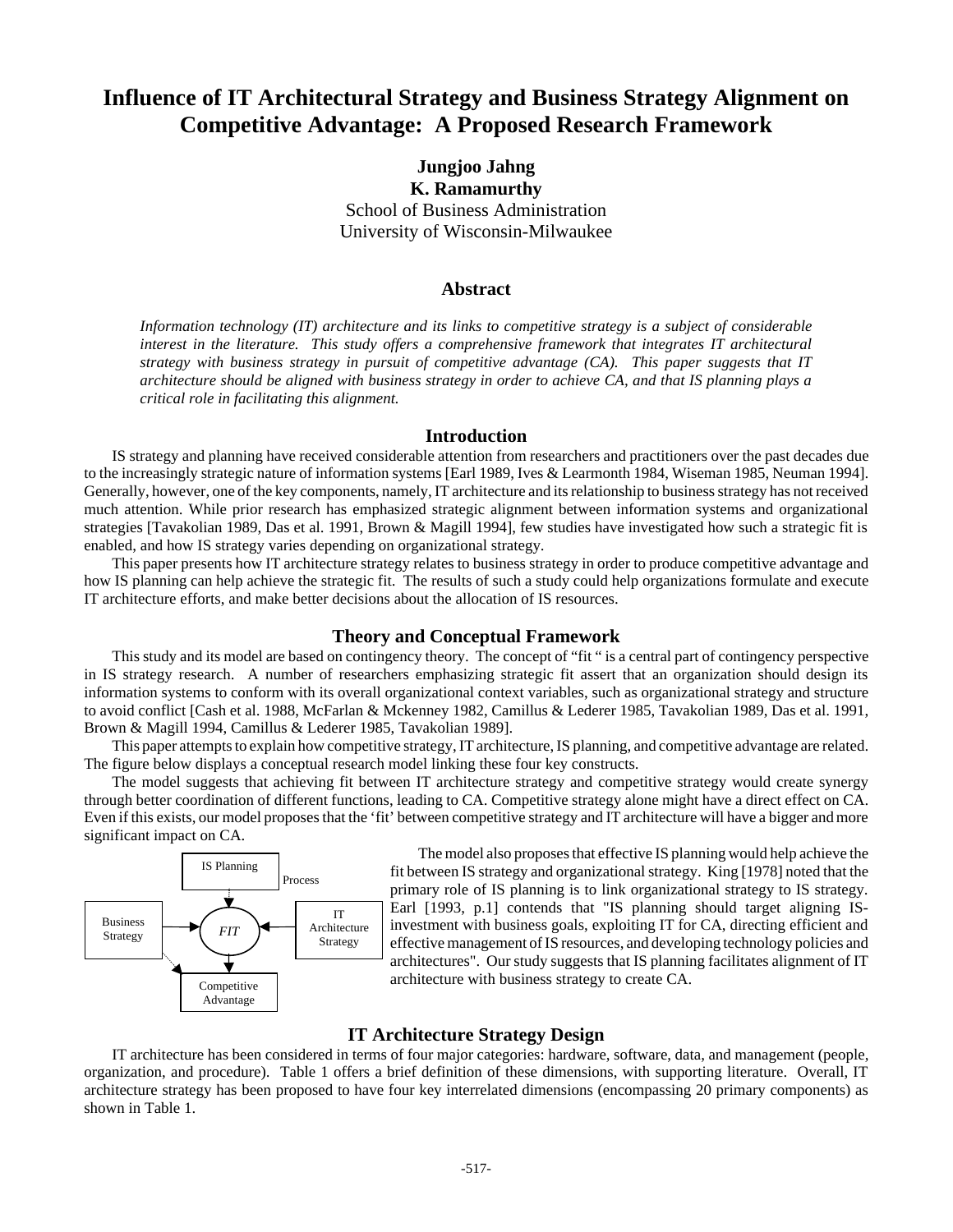| Table 1. Dimensions and Components of 11 Architectural strategy. Demnitions and Literature Support |                                                                      |                               |  |  |  |  |  |  |
|----------------------------------------------------------------------------------------------------|----------------------------------------------------------------------|-------------------------------|--|--|--|--|--|--|
| <b>Dimensions</b>                                                                                  | <b>Definitions and Components</b>                                    | <b>Illustrative Citations</b> |  |  |  |  |  |  |
| Hardware                                                                                           | Physical and tangible information technology used by the firm in its | Camillus & Lederer [1985]     |  |  |  |  |  |  |
|                                                                                                    | information systems.                                                 | Lederer & Sethi [1991]        |  |  |  |  |  |  |
|                                                                                                    | Key components: H/W compatibility; integration; type; and            | Earl [1989]                   |  |  |  |  |  |  |
|                                                                                                    | structure.                                                           | Leifer [1988]                 |  |  |  |  |  |  |
| Software                                                                                           | Intangible information technology used by the firm in its            | Earl [1989]                   |  |  |  |  |  |  |
|                                                                                                    | information systems.                                                 | Brown & Magill [1994]         |  |  |  |  |  |  |
|                                                                                                    | Key components: system development; package use; IS group            | Kraushaar & Shirland          |  |  |  |  |  |  |
|                                                                                                    | contribution; end-user computing.                                    | [1985]                        |  |  |  |  |  |  |
| Data                                                                                               | The data assets of the firm and the requirement of use, access,      | Lederer $\&$ Sethi [1991]     |  |  |  |  |  |  |
|                                                                                                    | control and storage.                                                 | Earl [1989]                   |  |  |  |  |  |  |
|                                                                                                    | Key components: extent of data sharing; centralization of data; data | Goodhue et al. [1992]         |  |  |  |  |  |  |
|                                                                                                    | integration; & database utilization.                                 | Beehler [1976]                |  |  |  |  |  |  |
| Management:                                                                                        |                                                                      |                               |  |  |  |  |  |  |
| People/                                                                                            | Persons and their organization that provide information systems      | Lederer $\&$ Sethi [1991]     |  |  |  |  |  |  |
|                                                                                                    | service.                                                             | Earl [1989]                   |  |  |  |  |  |  |
| Organization                                                                                       | Key components: organization basis; focus; promotion basis; and      | Leifer [1988]                 |  |  |  |  |  |  |
|                                                                                                    | organizational structure.                                            | Tavakolian [1989]             |  |  |  |  |  |  |
| Procedures                                                                                         | Administration mechanism, managerial actions, and operation rules    | Lederer $\&$ Sethi [1991]     |  |  |  |  |  |  |
|                                                                                                    | to manage entire IS-related activities of the firm.                  | Earl [1989]                   |  |  |  |  |  |  |
|                                                                                                    | Key components: standardization; formality; administration           | Zmud & Cox [1979]             |  |  |  |  |  |  |
|                                                                                                    | philosophy; and policy flexibility.                                  | Camillus & Lederer [1985]     |  |  |  |  |  |  |

**Table 1. Dimensions and Components of IT Architectural strategy: Definitions and Literature Support**

#### **Organizational Strategy**

In discussing "fit" between IS strategy and business strategy, the Miles-Snow [1978] typology can be useful. Its efficacy for relating IS dimensions with organizational strategy has been examined by a number of researchers [Camillus and Lederer 1985, Tavakolian 1989, Das et al. 1991, Gupta et al. 1997]. **Miles-Snow** typology is basically behavioral-oriented and identifies four organizational strategic types based on the pattern of a firm's adaptive process: defenders, prospectors, analyzers, and reactors. This typology is parsimonious, but seems to explain significant variation across organizations.

#### **IS Planning**

This study draws from Das et al.'s (1991) work. They proposed how IS planning can vary by Miles-Snow typology of strategic types. They proposed four major "content" dimensions (distinctive competence, information systems (IS) technology, system design and development, MIS infrastructure) and five "process" dimensions (formality, scope, participation, influence, and coordination). They argue that strategic IS planning has to aim to ensure consistency and integration among the four content dimensions and the five process dimensions to ensure CA and that choices along the dimensions should fit the firm's competitive strategy.

#### **Research Propositions**

First, the conceptual framework of this study indicates that IT architecture should be related to organizational strategy and that this relationship leads to CA. Therefore, the first proposition of this study is the following.

**Proposition 1:** Fit between competitive strategy and IT architecture is positively associated with competitive advantage.

An IT architecture that does not support/ accommodate the goals and mandates of competitive strategy will not be able to yield CA. A consistency of choices between the IT architectural dimensions and organizational strategy is required. Posited relationships between competitive strategies and each IT architectural dimension are presented in Table 2.

Defenders are supposed to seek out efficiency from their overall IT, while prospectors are expected to be effectivenessoriented in their IT strategy, in order to have CA.

*Defenders* typically exhibit a distinctive competence based on low cost [Miles & Snow 1978]. They can be expected to use highly compatible, integrated and centralized hardware systems and mainframe-based information systems. Also, they may favor systems that are developed internally due to low-cost orientation and limited range of their products and markets. The contribution of the IS department will be relatively high. Thus, they may exhibit low package-use and end-user computing. Defenders are expected to emphasize extensive integration of their databases and exhibit high data sharing, centralization and utilization to support their narrow operational activities, and formal authority and coherence in their business activities. Their IS organization may be designed as a functional-form to emphasize technical skill, favor internal promotion, and to have centralized IS organization structure. IS rules and procedures are likely to be more standardized and formalized to achieve coherence in IS efforts. They may also exhibit hierarchical administration systems and low level of policy flexibility.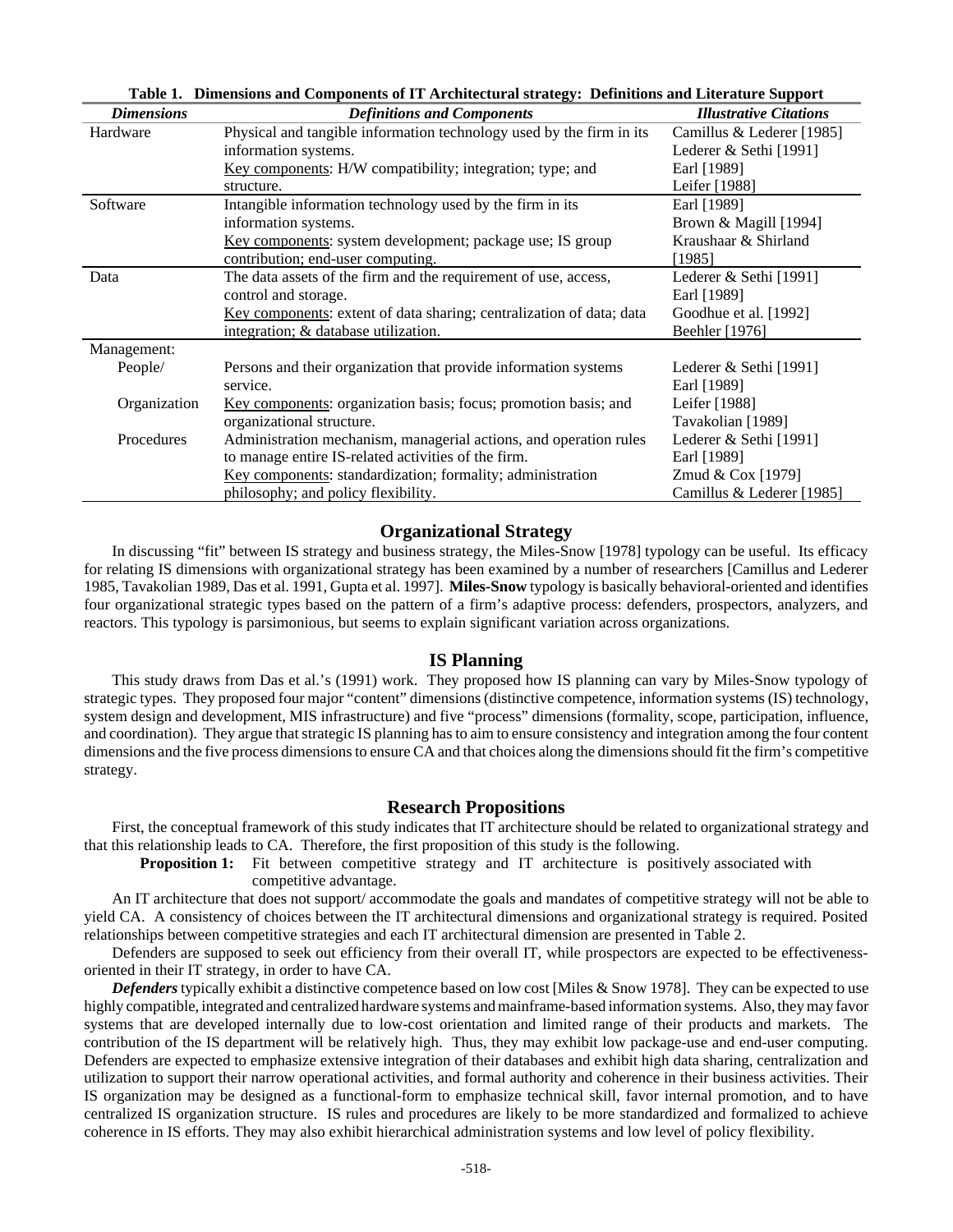|                                   | Table 2. Emking IT Architecture Dimensions and Flaming Frocess with Miles-Show Strategic Types |                   |                      |  |
|-----------------------------------|------------------------------------------------------------------------------------------------|-------------------|----------------------|--|
| <b>IT Architecture Dimensions</b> | <b>Defender</b>                                                                                | Analyzer          | <b>Prospector</b>    |  |
| <b>Hardware</b>                   |                                                                                                |                   |                      |  |
| Compatibility                     | H<br>M                                                                                         |                   | L                    |  |
| Integration                       | H                                                                                              | M                 | $\mathbf{L}$         |  |
| Type                              | Mainframe-oriented                                                                             | Hybrid            | Micro/Mini oriented  |  |
| H/W Structure                     | Centralized                                                                                    | Distributed       | Decentralized        |  |
| <b>Software</b>                   |                                                                                                |                   |                      |  |
| <b>System Development</b>         | Insourcing-oriented                                                                            | Mixed             | Outsourcing-oriented |  |
| Package Use                       | L                                                                                              | M                 | H.                   |  |
| IS group contribution             | H                                                                                              | M                 | $\mathbf{I}$ .       |  |
| <b>End-User Computing</b>         | L                                                                                              | M                 | H                    |  |
| Data                              |                                                                                                |                   |                      |  |
| Data sharing                      | H                                                                                              | M                 | L                    |  |
| Data centralization               | H                                                                                              | M                 | L                    |  |
| Data integration                  | H                                                                                              | M                 | L                    |  |
| <b>Database Utilization</b>       | H                                                                                              | M                 | L                    |  |
| <b>People/Organization</b>        |                                                                                                |                   |                      |  |
| Organized by                      | Function                                                                                       | Hybrid            | Product-type         |  |
| Focus                             | Technical skill                                                                                | Mixed             | Interpersonal skill  |  |
| Internal promotion                | H                                                                                              | M                 | $\mathbf{I}$ .       |  |
| Organization structure            | Centralization                                                                                 | Hybrid            | Decentralization     |  |
| <b>Procedures</b>                 |                                                                                                |                   |                      |  |
| Standardization                   | H                                                                                              | M                 | L                    |  |
| Formality                         | H                                                                                              | M                 | L                    |  |
| Admin. Philosophy                 | Hierarchical                                                                                   | Hybrid            | Individualistic      |  |
| <b>Policy Flexibility</b>         | L                                                                                              | M                 | H                    |  |
| * IS Planning Process             |                                                                                                |                   |                      |  |
| Formality                         |                                                                                                |                   |                      |  |
| Level                             | <b>Highly Formal</b>                                                                           | Moderate          | Informal, Flexible   |  |
| Type                              | Top-Down                                                                                       | Top-Down          | Bottom-Up            |  |
| Scope                             |                                                                                                |                   |                      |  |
| Breadth of activities             | <b>Narrow</b>                                                                                  | In Between        | <b>Broad</b>         |  |
| Participation                     | High                                                                                           | High              | High                 |  |
| Influence                         | High                                                                                           | Medium            | Low                  |  |
| Coordination                      |                                                                                                |                   |                      |  |
| Means of coordination             | Formal (Primarily)                                                                             | Formal & Informal | Formal & Informal    |  |

| Table 2. Linking IT Architecture Dimensions and Planning Process with Miles-Snow Strategic Types |  |  |  |  |  |  |  |
|--------------------------------------------------------------------------------------------------|--|--|--|--|--|--|--|
|--------------------------------------------------------------------------------------------------|--|--|--|--|--|--|--|

H: High; M: Moderate; L: Low

(\* IS Planning Process Dimensions adapted from Das, Zahra, and Warkentin, 1991)

On the other hand, *prospectors* are expected to stress uniqueness and innovation in handling the information needs of varied and dynamic markets to go along with their distinctive competence in product differentiation and uniqueness [Das et al. 1991]. Therefore, their systems are expected to be decentralized and mainly consist of micro or mini computers that are often incompatible and less integrated. Also their IS function may focus on external sources in system development, use software packages more than defenders, and exhibit high levels of end-user computing. Extensive involvement of many functional areas in system design is expected and thus interpersonal skills are important to IS people. Due to diversity of products and markets, they may exhibit low levels of data sharing, centralization, integration and utilization. Their primary capability is to find and exploit new product/market opportunities constantly [Miles & Snow 1978]. Thus, they are likely to exhibit a lower degree of integration in their systems and to have product-based IS structures. Given an unstable domain, they try to pursue flexibility rather than efficiency. Therefore, they are expected to exhibit less standardized and formalized IS procedures, and more policy flexibility.

*Analyzers* represent an intermediate position between defenders and prospectors. They are expected to make choices typical of defenders in their traditional and stable lines of business, but adopt a strategy of prospectors in their newer and dynamic business [Miles & Snow 1978]. Thus, their information systems exhibit middle position between these two extremes.

**Proposition 2:** IS planning process of an organization enables the achievement of alignment between IT architecture and competitive strategy.

IS planning features based on Miles-Snow strategic types are described in Das et al (1991)'s conceptual paper. Building on their work, but taking a different view, we argue that IS planning is an enabler of strategic alignment between IT architecture